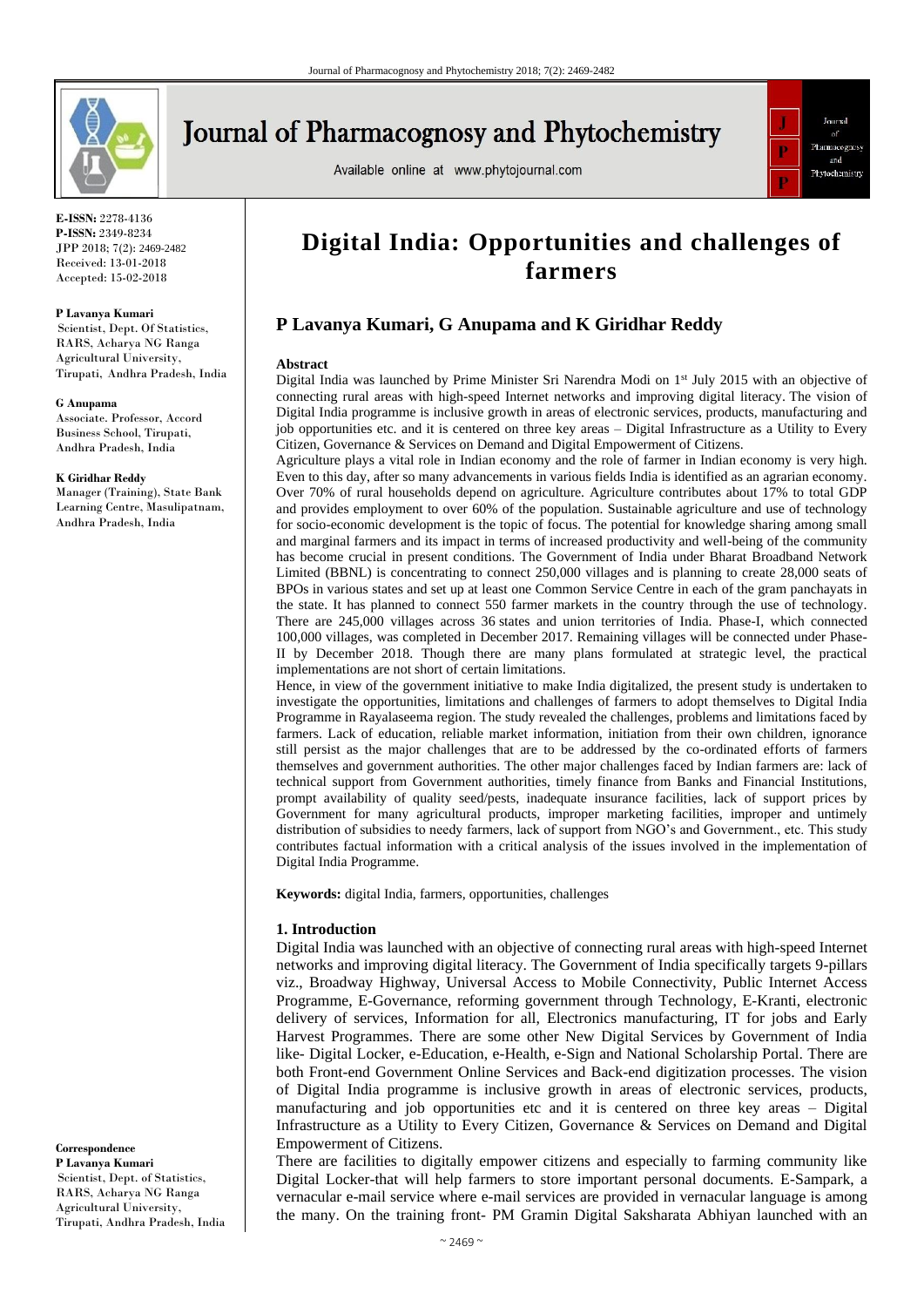outlay of Rs.68 crores with an objective of making 6 crores households digitally literate by March 2019.

The role of farmer in Indian economy is very high. Even to this day, after so many advancements in various fields India is identified as an agrarian economy. Sustainable agriculture and use of technology for socio-economic development is the topic of focus. The potential for knowledge sharing among small-scale farmers and its impact in terms of increased productivity and well-being of the community has become crucial in present conditions. The Government of India under Bharat Broadband Network Limited (BBNL) is concentrating to connect 250,000 villages and is planning to create 28,000 seats of BPOs in various states and set up at least one Common Service Centre in each of the gram panchayats in the state towards Digital India. It has planned to connect 550 farmer markets in the country through the use of technology. Though there are many plans formulated at strategic level, the practical implementations are not short of certain limitations.

Hence, in view of the government initiative to make India digitalized, the present study is undertaken to investigate the opportunities, limitations and challenges of farmers to adopt themselves to Digital India Programme in Rayalaseema region. The study revealed the problems and limitations faced by farmers. Lack of education, inaccessibility of resources, information, low initiation, ignorance still persist as the major challenges that are to be addressed by the co-ordinated efforts of farmers themselves and government authorities. This study contributes factual information regarding the critical issues involved in the implementation of Digital India Programme.

#### **Digital India program and farming**

Digital India" project was launched to empower citizens with e-access to government services and livelihood related services, among others. The project has three core components, viz. digital infrastructure, digital services and digital literacy. Mobile phone is the preferred delivery medium with focus on m-Governance and m-Services. The m-Agriculture and m-Gram Bazar, out of the seven components covered under m-Services, directly impact agricultural extension and marketing services. A very proactive action plans are being taken by the government to promote farming activities with the support of Digital India Program.

#### **The main objectives of digital India program and farming in brief are listed below;**

- 1. To create a virtual agriculture market
- 2. To ensure more farmers get access to crop insurance scheme
- 3. To encourage use of modern technology and equipment
- 4. To increase reach of Soil Health Card Scheme
- 5. To set up irrigation projects in rural areas
- 6. Early Harvest Programmes

The farmers benefit through Digital India in many ways such as agriculture consultation, digital green, online agriculture markets to trade across the nation. Without much paper work the government services are rendered to farmers through Digital India Program. By 2019, it is assumed that the two way platform will be created between Farmers and Buyers.

- Farmers will have more options to sell their produce.
- Span of market will also increase
- Tax reduction benefits can be availed by the farmers.
- Selling through online makes it easier for the farmers to sell their produce.
- Eradication of the mediators which will increase the profit margin of farmers and it will also benefit the end product customer also.
- This online trade will be free of cost which impacts the producers income.
- A support of agency would be there to monitor the smooth functioning in online trading, and also look after the transportation facilities after the online purchase/sell.

The farmer has to have a minimum understanding and awareness of the technology, he need support to understand the technology and its benefits to the farming activities. There are various factors which act as hindrance in the successful implementation of Digital India Program. Taking in to account the above mentioned problems and challenges that may be encountered by the farmers to reap the advantages of Digital India Program a small survey is conducted. This survey is a bird view taken up in Rayalaseema region. Few farmers randomly have been picked as the respondents for the study and to draw conclusions.

### **1.1 Objectives of the study**

- 1. To assess the impact of demographic factors of the farmers on their level of awareness on Digital India (technology).
- 2. To analyze the influence of demographic factors of the farmers on their approach and practices in fostering practices under Digital India Program.
- 3. To find the association between the farmers level of satisfaction on the authorities approach towards the implementation of Digital India Program.
- 4. To find out the impact of experience and age of farmers awareness and knowledge on digital India initiatives.
- 5. To create a sense of awareness regarding Digital India and its benefits to the farmers.

#### **2. Review of Literature**

Krishna Reddy. P and R. Ankaiah (2005) in a survey stated that the Indian farming community is facing multitude problems to maximize crop productivity. One of them is that expert/scientific advice regarding crop cultivation is not reaching the farming community in a timely manner. Though India has valuable agricultural knowledge and expertise, a wide information gap exists between research and practice.

Annemie Maertens, Christopher B Barrett (2012) in a study referred that technological improvements, perhaps especially in agriculture, drive sustainable advances in labour productivity, incomes, food security and general economic growth. More recently, economists have started to explore how social networks affect farmers' learning about and uptake of new technologies.

Robert Chambers (1987) discussed the transfer-of-technology (TOT) model of agriculture research in which scientists largely determine research priorities, develop technologies in controlled conditions, and hand them over to agricultural extension to transfer to farmers.

#### **3. Methodology**

This section deals with the methodology adopted for the study. It includes, research approach, design for the study, sample and sampling technique, tools to assess awareness and approach of the farmers towards Digital India Program, pilot study, data collection procedure and data analysis.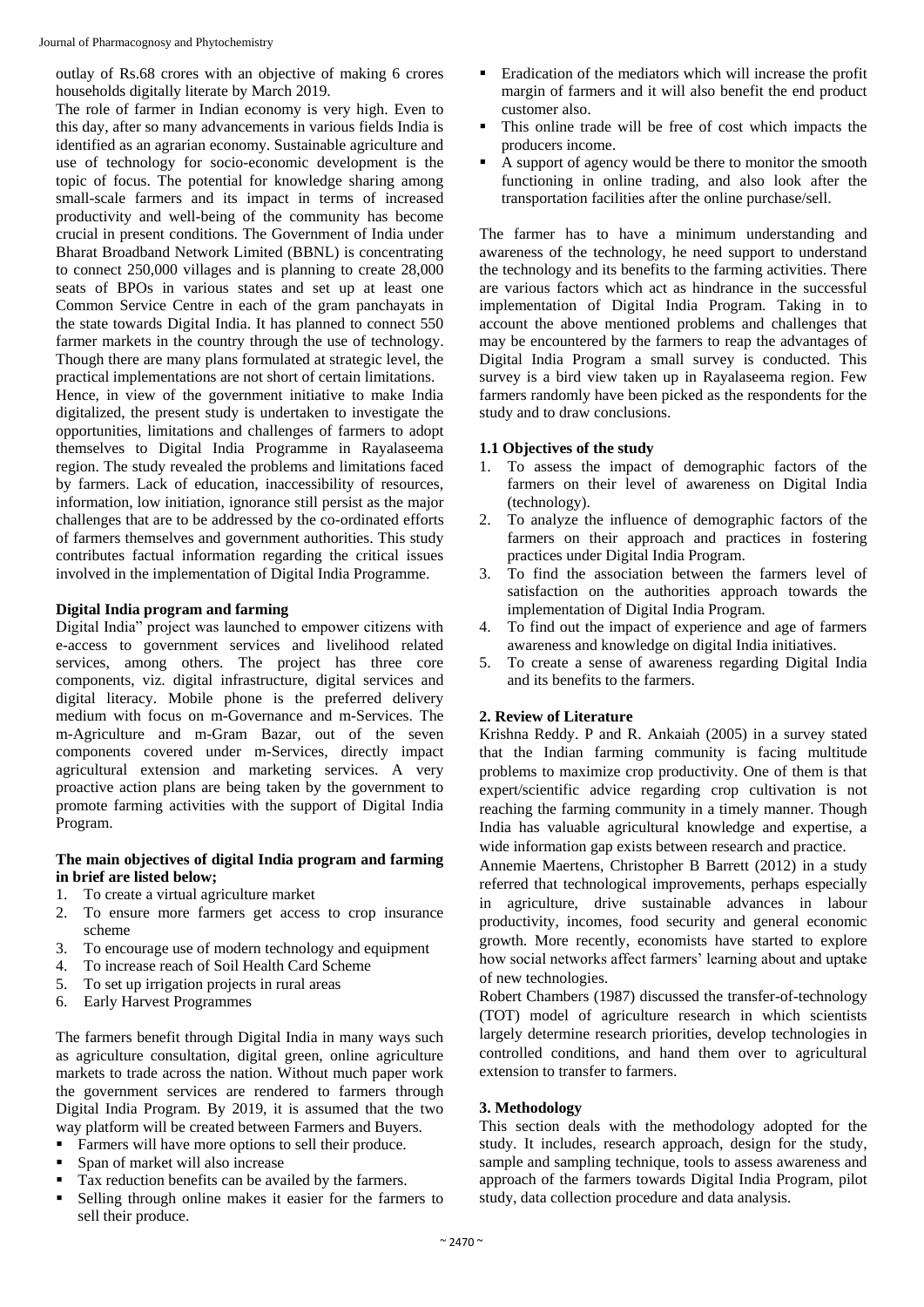#### **3.1 Research approach**

Survey method is adopted to determine the awareness and level of satisfaction of farmers in understanding and adopting technology in farming activities.

#### **3.2 Study area and Population**

The area of study is the Southern Zone of Andhra Pradesh which covers three districts viz., Chittoor, YSR Kadapa and SPSR Nellore.

### **3.3 Sampling frame**

This is an exploratory study and a casual research with cross sectional data that involves farmers for whom the Digital India is going to benefit.

#### **3.4 Study tool**

A structured tool with four point Likert scale (Strongly agree-SA, Agree-A, Disagree-D Strongly disagree-SD) and is drafted to find out the awareness and level of satisfaction of farmers in learning technology to impact farming practices and also their socio demographic information.

#### **3.5 Sampling Technique and Sample Size**

A Stratified Random Sampling technique has been used to collect data from three districts of Southern Zone of Andhra Pradesh in such a way that 100 sample from each district, hence the total sample became 300 farmers.

#### **3.6 Statistical Analysis**

Collected data is analysed using appropriate Statistical tools like Frequency tables, Cross tabulations, Percentages, Chisquare tests, and diagrammatic representations using SPSS version 20. Obtained results are properly concluded at respective levels of significance.

#### **4. Results and Discussion**

Digital India Program to enhance the efficiency of farming activities has quite number of challenges. The challenges and problems faced by the receiver i.e. the farmer should integrate his activities with the program to bring forward the expected positive outcomes. The following analysis brings forth the practical and factual information regarding the challenges and opportunities of the farmers in Rayalaseema region of Andhra Pradesh. An analysis is made to find the level of knowledge and confidence of farmers regarding Digital India Program. A special focus is also made to assess the level of satisfaction of farmers on the authorities' response in supporting them to do well in farming.

#### **4.1 Profile of the respondents**

|  |  |  |  |  | <b>Table 4.1:</b> Profile of the Farmers |
|--|--|--|--|--|------------------------------------------|
|--|--|--|--|--|------------------------------------------|

| Gender                      | N  | $\frac{6}{9}$ | <b>Farming Experience</b>  | N   | $\frac{6}{9}$ |
|-----------------------------|----|---------------|----------------------------|-----|---------------|
| Male                        |    | 120 60.0      | Below 10 years             | 44  | 22.0          |
| Female                      | 80 | 40.0          | 11-30 years                | 60  | 30.0          |
| Age                         |    |               | Above 30 years             | 96  | 48.0          |
| Below 30 years              | 52 | 26.0          | Income                     |     |               |
| $30-50$ years               |    | 66 33.0       | <b>Below 20,000</b>        | 104 | 52.0          |
| More than 50 years          |    | 82 41.0       | $21,000 - 50,000$          | 54  | 27.0          |
| Education                   |    |               | 51000 - 100, 000           | 24  | 12.0          |
| Primary education           | 83 | 41.5          | Above 100,000              | 18  | 9.0           |
| Secondary education         | 72 | 36.0          | <b>Education of family</b> |     |               |
| Intermediate and Graduation |    | 45 22.5       | Only 1 person              | 94  | 47.0          |
|                             |    |               | Two persons                | 78  | 39.0          |
|                             |    |               | Three and more             | 28  | 14.0          |
|                             |    |               | Total                      | 200 |               |

The table 4.1 displays the socio-demographic factors of the farmers of Rayalaseema region. Among the farmers taken up for the study, 60 per cent of the farmers are male and 40 per cent belong to female gender. 41 per cent of the farmers are more than 50 years of age, 33 per cent belong to the age group of 30 -50 years and 26 per cent are below 30 years of age. Among the farmers, farmers with primary education are of 42 per cent, secondary education is 36 per cent and farmers with intermediate and graduation are 23 per cent. When the experience is considered, it is identified that 22 per cent of the farmers have below 10 years of experience in farming, 30 per cent have 11-30 years of experience and 48 per cent have above 30 years of experience. The income levels of the farmers are also classified and are noticed that 52 per cent of the farmers have below Rs.20,000 income levels, 27 per cent of the farmers have income levels ranging from Rs.21,000 to Rs.50,000, 12 per cent have income ranging from Rs.51,000 to Rs.1,00,000 and only 9 per cent of the farmers have above Rs.1,00,000 income levels. It is also imperative to take into account the education of the farmers' family members. In 47 per cent of the farmers families' only one person is educated, 39 per cent of the farmers have two educated persons in their families, 14 per cent of the farmers' family have three and more educated members in their families.



**Fig 4.1:** Profile of the Farmers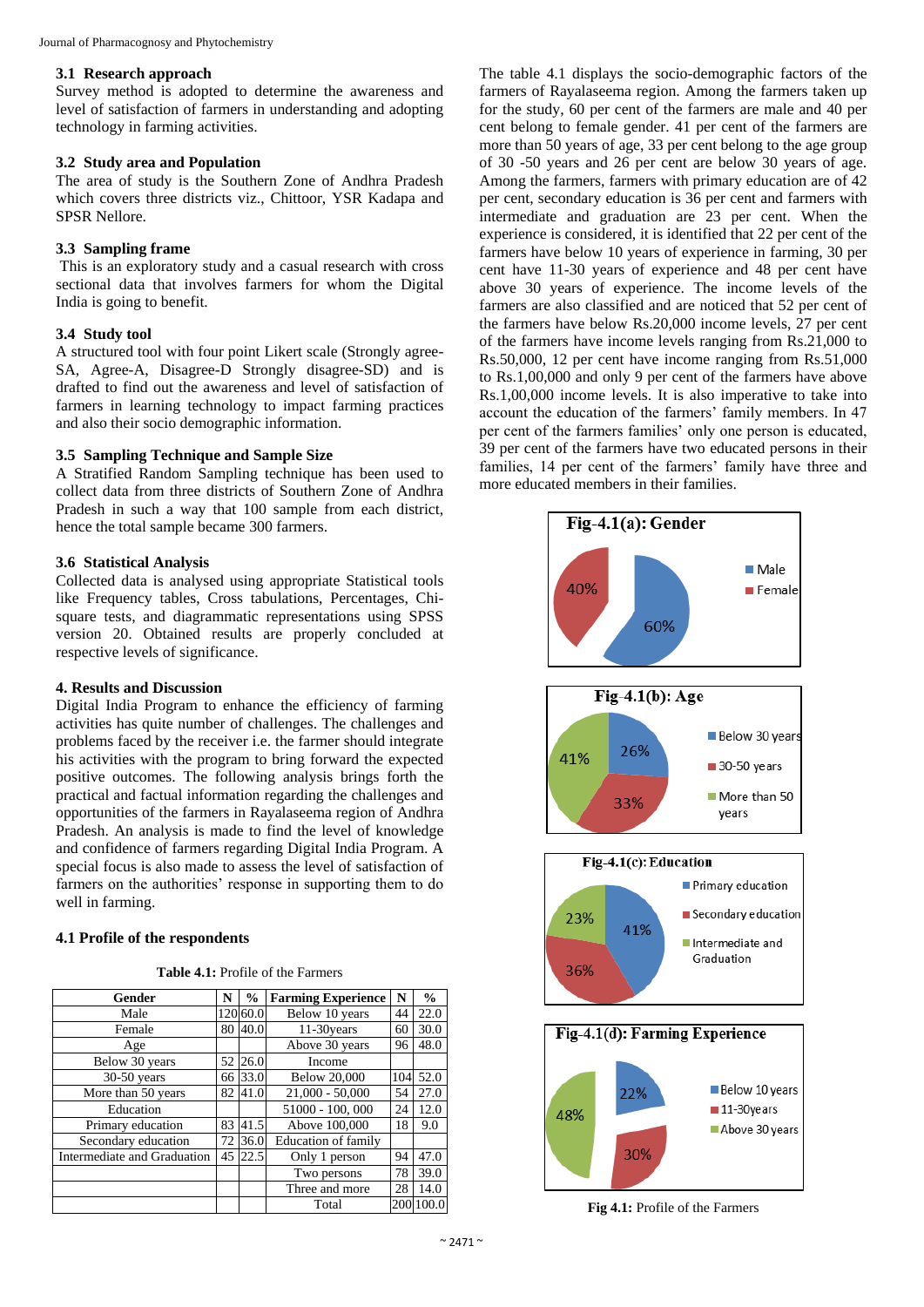The above figure 4.1 exhibits the socio-demographic profiles such as age, gender, education, level of income, education, etc. of the farmers.

#### **4.2 Influence of gender on farmers' opinion on digital India**

Gender is considered to be one of the significant factors

which impact the opinions of the individuals as they share distinct social, economical, physical and emotional features. Hence, an analysis is carried out to assess the influence of gender on the level of awareness, knowledge and interests among the farmers with regard to Digital India.

| Chi-square value | p-value |                     | <b>Level of Awareness on Digital India</b> |                           |                       |              |  |
|------------------|---------|---------------------|--------------------------------------------|---------------------------|-----------------------|--------------|--|
| 5.858            | 0.119   | <b>Highly aware</b> | <b>Moderately Aware</b>                    | <b>Moderately unaware</b> | <b>Highly unaware</b> | <b>Total</b> |  |
|                  |         | 16                  | 46                                         |                           | 50                    | 120          |  |
| Gender           | Male    | 13.30%              | 38.30%                                     | 6.70%                     | 41.70%                | 100.00%      |  |
|                  | Female  | 16                  | 32                                         | 10                        | 22                    | 80           |  |
|                  |         | 20.00%              | 40.00%                                     | 12.50%                    | 27.50%                | 100.00%      |  |
| Total            |         | 32                  | 78                                         | 18                        | 72                    | 200          |  |
|                  |         | 16.00%              | 39.00%                                     | $9.00\%$                  | 36.00%                | 100.00%      |  |

**Table 4.2:** Farmers' level of awareness on digital India by gender

The gender impact on the level of awareness of the farmers on Digital India is presented in table 4.2 where it clearly indicates that gender has no impact on the level of awareness of the farmers. The application of chi-square test clearly states that there is no significant impact of gender on the level of awareness of the farmers on Digital India. Both male and female genders are equal with their level of awareness on Digital India as it can be noticed that 38 per cent of the male farmers and 40 per cent of the female farmers are moderately aware.

**Table 4.3:** Farmers' Level of Knowledge on technology by gender

| Chi-square<br>p- |        | <b>Level of Knowledge on</b> |               |        |              |
|------------------|--------|------------------------------|---------------|--------|--------------|
| value            | value  |                              | technology    |        | <b>Total</b> |
| 5.524*           | 0.043  | Low                          | <b>Medium</b> | High   |              |
|                  | Male   | 49                           | 49            | 22     | 120          |
| Gender           |        | 40.80%                       | 40.80%        | 18.30% | 100.00%      |
|                  | Female | 46                           | 22            | 12     | 80           |
|                  |        | 57.50%                       | 27.50%        | 15.00% | 100.00%      |
| Total            |        | 95                           | 71            | 34     | 200          |
|                  |        | 47.50%                       | 35.50%        | 17.00% | 100.00%      |

Gender does impact the knowledge levels of the individuals. The same is assessed to find its impact with regard to technology also. It is evident from the above table that the gender has an impact on the level of knowledge of the farmers. Male farmers (41 per cent) have low level of knowledge and female farmers (58 per cent) have low level of knowledge on technology. The same is proved by the application of chi-square test at 5% level of significance. Refer fig4.3 for clear evidence.



\*significant at 5% level

**Table 4.4:** Farmers' Interest in learning about technology by gender

| Chi-square value<br>p-value<br>Having Interest in learning about technology |        |                          |                   |                            |                |              |  |
|-----------------------------------------------------------------------------|--------|--------------------------|-------------------|----------------------------|----------------|--------------|--|
| $10.621*$                                                                   | 0.014  | <b>Highly interested</b> | <b>Interested</b> | <b>Somewhat interested</b> | Not interested | <b>Total</b> |  |
| Male                                                                        |        | 52                       | 60                |                            |                | 120          |  |
| Gender                                                                      |        | 43.30%                   | 50.00%            | 1.70%                      | 5.00%          | 100.00%      |  |
|                                                                             | Female | 46                       | 24                |                            |                | 80           |  |
|                                                                             |        | 57.50%                   | 30.00%            | 7.50%                      | 5.00%          | 100.00%      |  |
| Total                                                                       |        | 98                       | 84                |                            | 10             | 200          |  |
|                                                                             |        | 49.00%                   | 42.00%            | 4.00%                      | 5.00%          | 100.00%      |  |

\*significant at 5% level

The learning process takes place for an individual if there is an inherent interest in him or her. Hence an analysis is made to find out the farmers interest to learn about technology and further a classification is made on gender basis. The results from the above table 4.4 demonstrate that gender has a significant influence on farmers' interest in learning about the technology. Application of the chi-square test shows that 43 per cent of the male farmers are highly interested where as 58 per cent of the female farmers is highly interested in learning about technology.



**Fig 4.4:** Farmers' interest in learning about technology by gender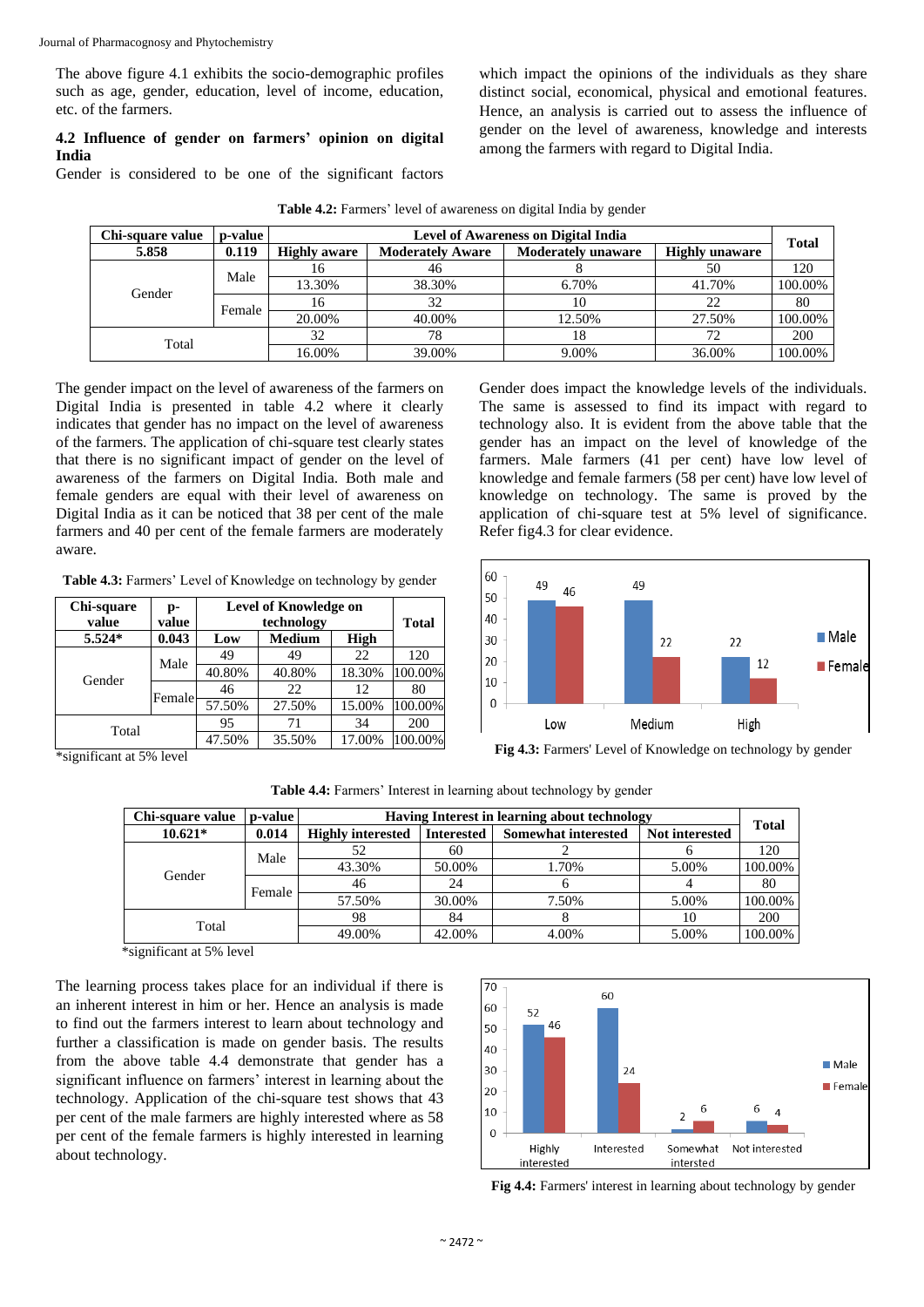Farmers' interest in learning about technology by gender is depicted in the above fig-4.4 and it is clearly shown that male

farmers have more interest in learning technology compared to female farmers.

| Chi-square value | p-value | Level of satisfaction on Govt. authorities help/support |                     |                  |                         |              |  |
|------------------|---------|---------------------------------------------------------|---------------------|------------------|-------------------------|--------------|--|
| $10.442*$        | 0.015   | <b>Highly dissatisfied</b>                              | <b>Dissatisfied</b> | <b>Satisfied</b> | <b>Highly Satisfied</b> | <b>Total</b> |  |
|                  | Male    | 56                                                      | 50                  | 14               |                         | 120          |  |
| Gender           |         | 46.70%                                                  | 41.70%              | 11.70%           | $0.00\%$                | 100.00%      |  |
|                  | Female  | 32                                                      | 36                  | h                | n                       | 80           |  |
|                  |         | 40.00%                                                  | 45.00%              | 7.50%            | 7.50%                   | 100.00%      |  |
|                  |         | 88                                                      | 86                  | 20               | n                       | 200          |  |
| Total            |         | 44.00%                                                  | 43.00%              | 10.00%           | 3.00%                   | 100.00%      |  |

**Table 4.5:** Farmers' Satisfaction on the accessibility of the Authorities in need by gender

\*significant at 5% level

Farmers in order to have an understanding and awareness on technology and Digital India, they should have accessibility of the authorities. Authorities play a key role disseminating the information about the digital India. The above table 4.5 displays the level of satisfaction of the farmers on the accessibility of the authorities in the time of need and support by gender. It can be identified that the female farmers (7.5 per cent) are satisfied than the male farmers (11.7 per cent).Chisquare test results also indicate the same. The fig-4.5 exhibits evidently that male farmers' are highly dissatisfied than female farmers. **Fig 4.5:** Farmers' satisfaction on Govt. authorities help/support by



gender

|  |  | Table 4.6: Farmers' Opinion with regard to reliability on technology by gender |
|--|--|--------------------------------------------------------------------------------|
|  |  |                                                                                |

| Chi-square value | p-value | Opinion with regard to reliability on technology | <b>Total</b>    |        |                       |         |
|------------------|---------|--------------------------------------------------|-----------------|--------|-----------------------|---------|
| 28.083**         | 0.000   | <b>Strongly disagree</b>                         | <b>Disagree</b> | Agree  | <b>Strongly agree</b> |         |
|                  | Male    | 20                                               | 12              | 48     | 40                    | 120     |
|                  |         | 16.70%                                           | 10.00%          | 40.00% | 33.30%                | 100.00% |
| Gender           | Female  | 32                                               | 18              | 22     |                       | 80      |
|                  |         | 40.00%                                           | 22.50%          | 27.50% | 10.00%                | 100.00% |
| Total            |         | 52                                               | 30              | 70     | 48                    | 200     |
|                  |         | 26.00%                                           | 15.00%          | 35.00% | 24.00%                | 100.00% |

\*\*significant at 1% level

The basic attitude on the usage and reliability of the farmers has more influence on the farmers' opinion on the same. Hence an attempt is made to assess the farmers' opinion with regard to the reliability on technology and it is identified that 33 per cent of the male farmers strongly agree where as 10 per cent of the female farmers strongly agree with regard to the

reliability what they can have on the technology used under Digital India. The application of the chi-square test proves that there is a significant impact of the gender on the opinion of the farmers with regard to the reliability of the technology. It is verified at 1% level of significance.



**Fig 4.6:** Farmers' Opinion with regard to the reliability on technology by gender

The farmers' opinion with regard to the technology is manifested in the above fig-4.6 which shows that male farmers have strongly agreed upon reliability of technology

compared to female farmers.

#### **4.3 Influence of Age on Farmers' opinion on Digital India**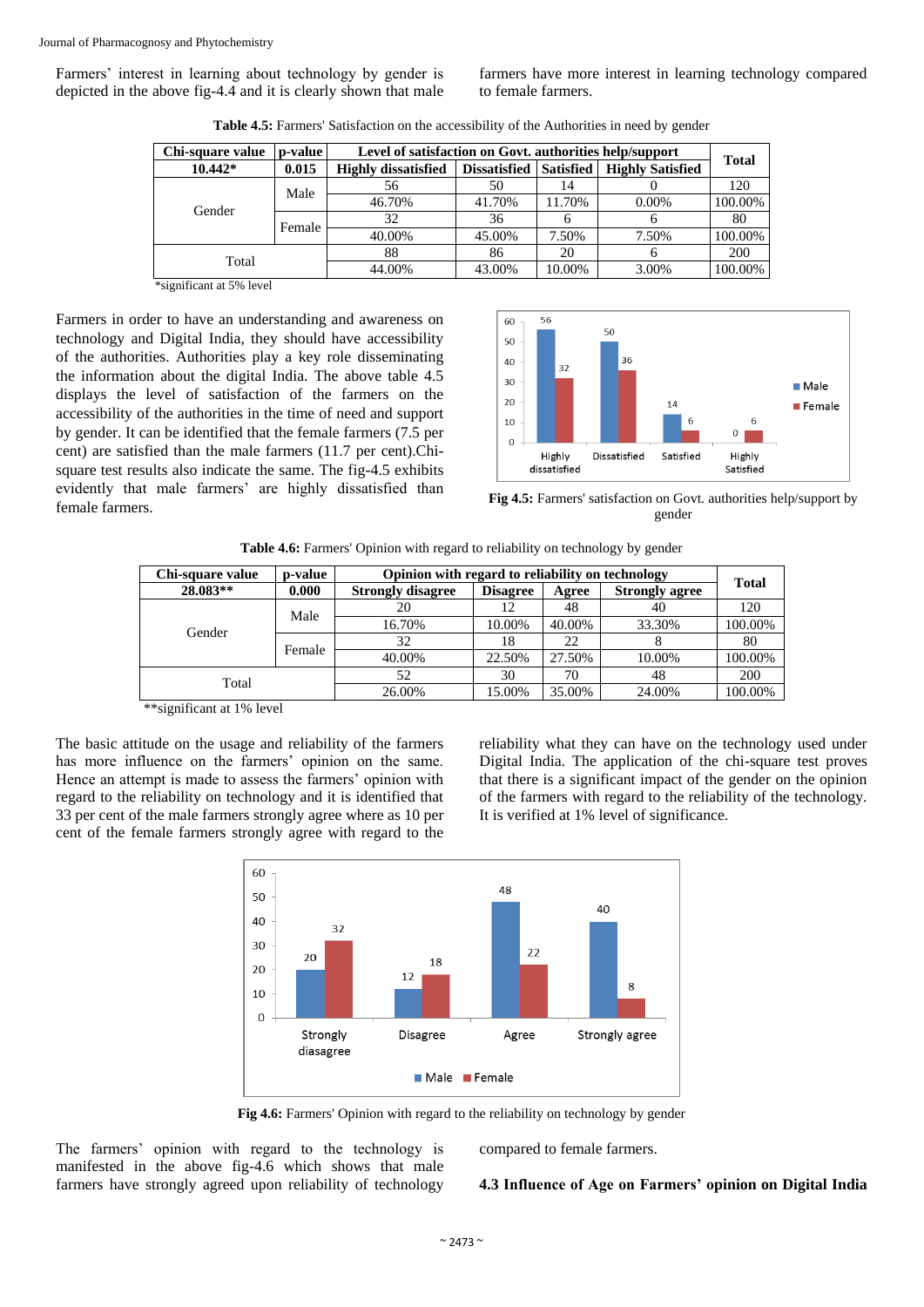| Chi-square value | p-value            | <b>Level of Awareness on Digital India</b>                                  |        |                       |        | <b>Total</b> |
|------------------|--------------------|-----------------------------------------------------------------------------|--------|-----------------------|--------|--------------|
| 4.45             | 0.616              | <b>Moderately Aware</b><br><b>Moderately unaware</b><br><b>Highly aware</b> |        | <b>Highly unaware</b> |        |              |
|                  |                    |                                                                             | 24     |                       | 16     | 52           |
| Age              | Below 30 years     | 11.50%                                                                      | 46.20% | 11.50%                | 30.80% | 100.00%      |
|                  | $30-50$ years      | 14                                                                          | 24     |                       | 24     | 66           |
|                  |                    | 21.20%                                                                      | 36.40% | 6.10%                 | 36.40% | 100.00%      |
|                  | More than 50 years | 12                                                                          | 30     | Ω                     | 32     | 82           |
|                  |                    | 14.60%                                                                      | 36.60% | 9.80%                 | 39.00% | 100.00%      |
| Total            |                    | 32                                                                          | 78     | 18                    | 72     | 200          |
|                  |                    | 16.00%                                                                      | 39.00% | 9.00%                 | 36.00% | 100.00%      |

**Table 4.7:** Farmers' Level of Awareness on Digital India by age

The above table 4.7 displays the data relevant to the farmers' level of awareness on Digital India by age. Age is one of the important factors which impact the level of awareness of the individuals. The above interpretation shows that there is no significant impact of age on the level of awareness on digital

India.12 per cent of the farmers below the age of 30 years are highly aware of the digital India where as 15 per cent of the farmers above the age of 50 years are aware of the digital India. The application of chi-square test also proves the same.

| Chi-square value<br>p-value |                    |        | <b>Level of Knowledge on technology</b> |        |         |  |  |
|-----------------------------|--------------------|--------|-----------------------------------------|--------|---------|--|--|
| 10.208*                     | 0.037              |        | <b>Medium</b>                           | High   |         |  |  |
|                             |                    | 22     | 24                                      |        | 52      |  |  |
| Age                         | Below 30 years     | 42.30% | 46.20%                                  | 11.50% | 100.00% |  |  |
|                             | $30-50$ years      | 26     | 28                                      | 12     | 66      |  |  |
|                             |                    | 39.40% | 42.40%                                  | 18.20% | 100.00% |  |  |
|                             |                    | 47     | 19                                      | 16     | 82      |  |  |
|                             | More than 50 years | 57.30% | 23.20%                                  | 19.50% | 100.00% |  |  |
|                             |                    | 95     | 71                                      | 34     | 200     |  |  |
|                             | Total              |        | 35.50%                                  | 17.00% | 100.00% |  |  |

**Table 4.8:** Farmers' Level of Knowledge on technology by age

\*significant at 5% level

Age is one of the factors that impact the level of knowledge of the farmers. It is assumed that the level of knowledge on technology has more impact of age parameter. It is identified from the above analysis in table 4.8 that there is a significant impact of age on the level of knowledge of the farmers. The farmers below 30 years of age (12 per cent) have high level of knowledge on technology, farmers between 30 to 50 years of age (18 per cent) have high level of knowledge on technology and farmers who belong to the age of more than 50 years (20 per cent) have high level of knowledge. There by it can be stated that there is a significant impact of farmers' age on level of knowledge on technology. The application of chi-**Fig 4.8:** Represents clearly that farmers age has significant impact square presents the same.



on the level of knowledge what they possess on technology

| Chi-square value | p-value            | Having Interest in learning about technology |                   |                            |                |              |
|------------------|--------------------|----------------------------------------------|-------------------|----------------------------|----------------|--------------|
| 9.226            | 0.161              | <b>Highly interested</b>                     | <b>Interested</b> | <b>Somewhat interested</b> | Not interested | <b>Total</b> |
|                  |                    | 24                                           | 20                |                            |                | 52           |
| Age              | Below 30 years     | 46.20%                                       | 38.50%            | 3.80%                      | 11.50%         | 100.00%      |
|                  | $30-50$ years      | 32                                           | 32                |                            |                | 66           |
|                  |                    | 48.50%                                       | 48.50%            | 3.00%                      | $0.00\%$       | 100.00%      |
|                  | More than 50 years | 42                                           | 32                |                            |                | 82           |
|                  |                    | 51.20%                                       | 39.00%            | 4.90%                      | 4.90%          | 100.00%      |
| Total            |                    | 98                                           | 84                |                            | 10             | 200          |
|                  |                    | 49.00%                                       | 42.00%            | 4.00%                      | 5.00%          | 100.00%      |

To learn anything there should be an inherent drive and interest in an individual. The same principle applies to the learning interest of individual towards technology.12 per cent of farmers below the age group of 30 years are not interested

in learning about technology. 5 per cent of the farmers who are more than 50 years are not interested in learning about technology. This signifies that there is no correlation between farmers' age and their interest to learn about technology.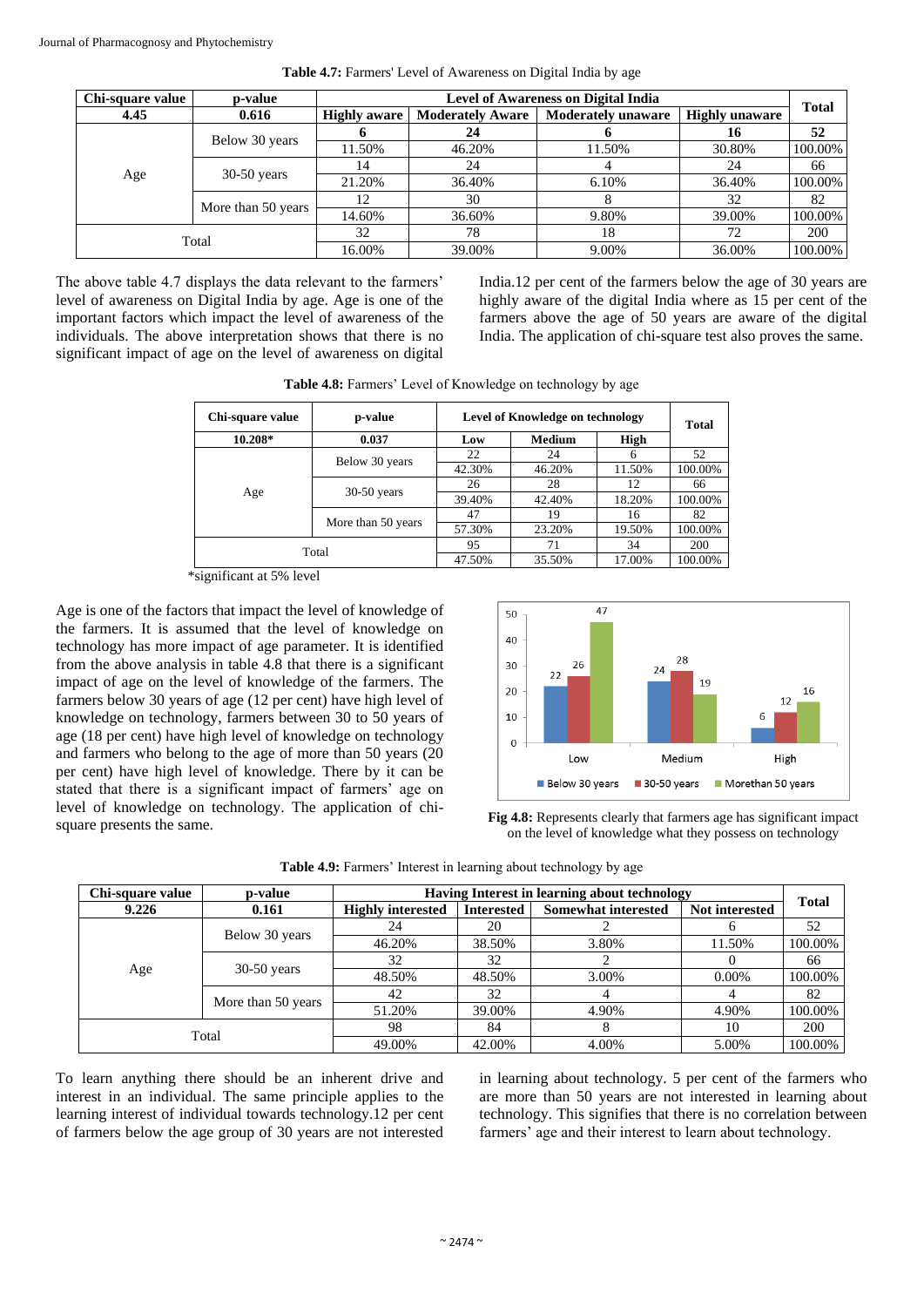| Chi-square value | p-value            |        | Satisfaction on the accessibility of the Authorities in need |                                                             |          |              |  |  |
|------------------|--------------------|--------|--------------------------------------------------------------|-------------------------------------------------------------|----------|--------------|--|--|
| 46.980**         | 0.000              |        |                                                              | Highly satisfied Satisfied Somewhat satisfied Not satisfied |          | <b>Total</b> |  |  |
|                  |                    | 16     | 30                                                           |                                                             |          | 52           |  |  |
|                  | Below 30 years     | 30.80% | 57.70%                                                       | 7.70%                                                       | 3.80%    | 100.00%      |  |  |
|                  | $30-50$ years      | 52     |                                                              |                                                             |          | 66           |  |  |
| Age              |                    | 78.80% | 6.10%                                                        | 6.10%                                                       | 9.10%    | 100.00%      |  |  |
|                  | More than 50 years | 54     | 22                                                           | 6                                                           |          | 82           |  |  |
|                  |                    | 65.90% | 26.80%                                                       | 7.30%                                                       | $0.00\%$ | 100.00%      |  |  |
| Total            |                    | 122    | 56                                                           | 14                                                          |          | 200          |  |  |
|                  |                    | 61.00% | 28.00%                                                       | 7.00%                                                       | 4.00%    | 100.00%      |  |  |

Table 4.10: Farmers' satisfaction on the accessibility of the authorities in need by age

\*\*significant at 1% level

To have awareness, understanding and adopting technology under digital India scheme, the farmers need to have the access of the authorities who can make it possible. Hence an assessment is done with regard to the satisfaction level of the farmers on the accessibility of the authorities by their age.31 per cent of the farmers below the age of 30 years are highly satisfied with the accessibility of the authorities when they are in need.79 per cent of the farmers between the age group of 30-50 years are highly satisfied with the same and 66 per cent of the farmers who are more than 50 years of age are highly satisfied with the accessibility of the authorities when they need their assistance. Application of the chi-square test also proves the same.



Fig 4.10: Farmers' Satisfaction on the accessibility of the Authorities in need by age

The fig 4.10 clearly shows that the farmers' age and their level of satisfaction towards accessibility of the authorities when the farmers are in need are associated with each other and there is high impact of age on the satisfaction level at 1% level of significance.

| Chi-square value | p-value            |                            | Level of satisfaction on Govt. authorities help/support |                  |                         |              |  |  |  |
|------------------|--------------------|----------------------------|---------------------------------------------------------|------------------|-------------------------|--------------|--|--|--|
| 14.045*          | 0.029              | <b>Highly dissatisfied</b> | <b>Dissatisfied</b>                                     | <b>Satisfied</b> | <b>Highly Satisfied</b> | <b>Total</b> |  |  |  |
|                  |                    | 18                         | 22                                                      | 10               |                         | 52           |  |  |  |
|                  | Below 30 years     | 34.60%                     | 42.30%                                                  | 19.20%           | 3.80%                   | 100.00%      |  |  |  |
|                  | $30-50$ years      | 32                         | 24                                                      |                  |                         | 66           |  |  |  |
| Age              |                    | 48.50%                     | 36.40%                                                  | 9.10%            | 6.10%                   | 100.00%      |  |  |  |
|                  | More than 50 years | 38                         | 40                                                      |                  |                         | 82           |  |  |  |
|                  |                    | 46.30%                     | 48.80%                                                  | 4.90%            | $0.00\%$                | 100.00%      |  |  |  |
| Total            |                    | 88                         | 86                                                      | 20               | h                       | 200          |  |  |  |
|                  |                    | 44.00%                     | 43.00%                                                  | 10.00%           | 3.00%                   | 100.00%      |  |  |  |

Table 4.11: Farmers' Level of satisfaction on Govt. authorities' help/support by age

\* significant at 5% level

The above table 4.11 manifests the relationship between the age and farmers level of satisfaction on government authorities and help. About 19 per cent of the farmers with below 3 years of age are satisfied with the authorities, 9 per cent of the farmers between 30 to 50 years of age are satisfied

with the same and there are no farmers with more than 50 years of age who are satisfied with the authorities. The same is proved by the application of chi-square test and results show at 5% level of significance.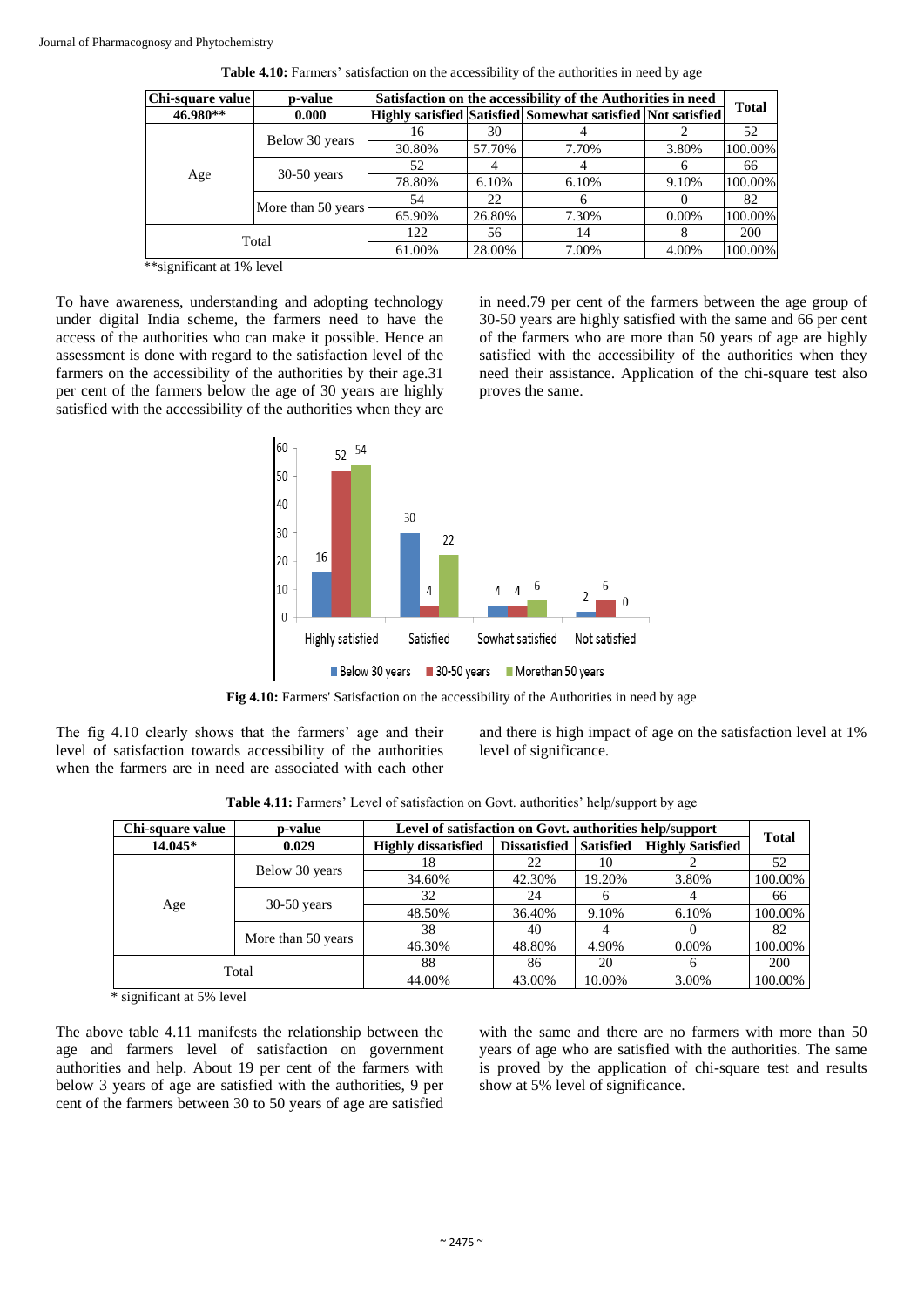

**Fig 4.11:** Farmers' level of satisfaction on Govt. authorities help/support by age

The above fig 4.11 indicates the association between the age and level of satisfaction on the government authorities. It is clear from the figure that most of the farmers are dissatisfied with the government authorities' support.

| Chi-square value | p-value            |        | <b>Level of Confidence on Technology</b> |                                                             |          |              |  |  |
|------------------|--------------------|--------|------------------------------------------|-------------------------------------------------------------|----------|--------------|--|--|
| $21.611**$       | 0.001              |        |                                          | No confidence Confident Somewhat Confident Highly confident |          | <b>Total</b> |  |  |
|                  |                    | 18     | 20                                       | 10                                                          |          | 52           |  |  |
|                  | Below 30 years     | 34.60% | 38.50%                                   | 19.20%                                                      | 7.70%    | 100.00%      |  |  |
|                  | $30-50$ years      | 10     | 38                                       | 18                                                          |          | 66           |  |  |
| Age              |                    | 15.20% | 57.60%                                   | 27.30%                                                      | $0.00\%$ | 100.00%      |  |  |
|                  |                    | 28     | 22                                       | 28                                                          |          | 82           |  |  |
|                  | More than 50 years | 34.10% | 26.80%                                   | 34.10%                                                      | 4.90%    | 100.00%      |  |  |
| Total            |                    | 56     | 80                                       | 56                                                          |          | 200          |  |  |
|                  |                    | 28.00% | 40.00%                                   | 28.00%                                                      | 4.00%    | 100.00%      |  |  |

Table 4.12: Farmers' level of confidence on technology by age

\*\*significant at 1% level

The table 4.12 above displays that there is a significant relationship between the age and the level of confidence on technology. Farmers with below 30 years of age (8 per cent) possess high confidence compared to farmers between 30-50 years (0.0 per cent) and above 50 years of age (5 per cent)

with regard to their level of confidence on technology. Application of chi-square test indicates the same at the level of 5% significance. Fig 4.12 apparently shows the relationship between the age of the farmer and his level of confidence on technology.



Fig 4.12: Farmers' Level of Confidence on Technology by age

**Table 4.13:** Farmers' Opinion on non-requirement of technology in farming by age

| Chi-square value | p-value            |                       | Opinion on non-requirement of technology in farming |                 |                          |              |  |  |  |  |
|------------------|--------------------|-----------------------|-----------------------------------------------------|-----------------|--------------------------|--------------|--|--|--|--|
| $12.617*$        | 0.043              | <b>Strongly agree</b> | Agree                                               | <b>Disagree</b> | <b>Strongly disagree</b> | <b>Total</b> |  |  |  |  |
|                  |                    | 32                    | 20                                                  |                 |                          | 52           |  |  |  |  |
|                  | Below 30 years     | 61.50%                | 38.50%                                              | 0.00%           | $0.00\%$                 | 100.00%      |  |  |  |  |
|                  | $30-50$ years      | 30                    | 30                                                  |                 |                          | 66           |  |  |  |  |
| Age              |                    | 45.50%                | 45.50%                                              | 3.00%           | 6.10%                    | 100.00%      |  |  |  |  |
|                  | More than 50 years | 40                    | 32                                                  |                 |                          | 82           |  |  |  |  |
|                  |                    | 48.80%                | 39.00%                                              | 9.80%           | 2.40%                    | 100.00%      |  |  |  |  |
| Total            |                    | 102                   | 82                                                  | 10              | <sub>6</sub>             | <b>200</b>   |  |  |  |  |
|                  |                    | 51.00%                | 41.00%                                              | 5.00%           | 3.00%                    | 100.00%      |  |  |  |  |

\*significant at 5% level

Though technology plays a pivotal role in increasing the productivity of the farming sector there is a necessity to create

an opinion on the positivity of such aspect. This is assessed in the above table to find out the association between age and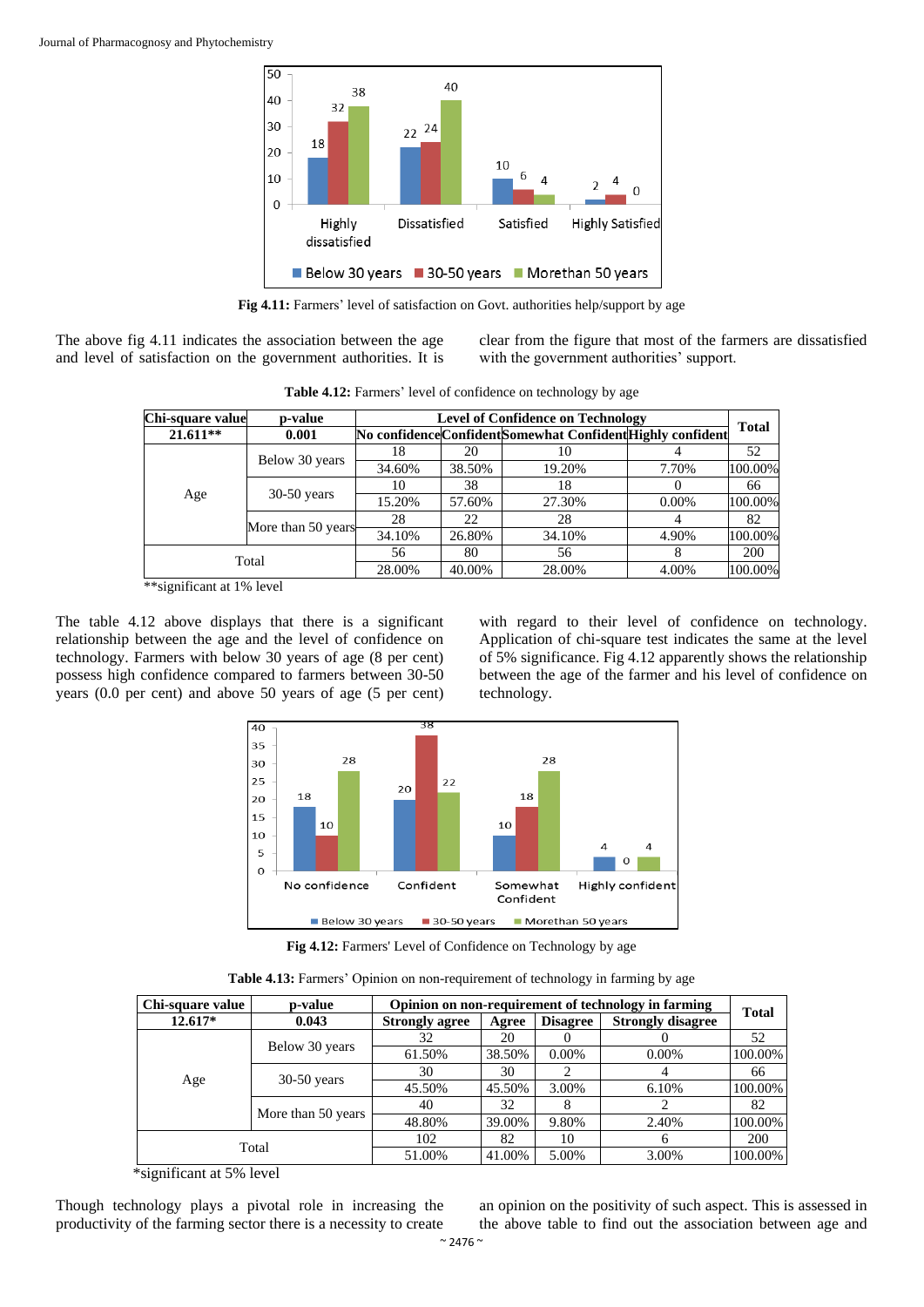the farmers opinion on the non-requirement of technology in farming. Table 4.13 shows that age has a significant influence on the opinion of farmers in this concern.62 per cent of the farmers below the age of 30 years strongly agree that there is non-requirement of technology in farming. 46 per cent belonging to 30 to 50 years of age have strongly agreed to the same. 49 per cent of the farmers with more than 50 years strongly agree that there is no necessity of technology in farming processes. Hence, the application of the chi-square test also shows the same.



**Fig 4.13:** Farmers' Opinion on non-requirement of technology by age

The fig 4.13 clearly presents the opinion of farmers on nonrequirement of technology in farming processes by age. It can be understood that farmers need more awareness to understand the significance of technology usage in farming.

| Chi-square value                | p-value            | Opinion on that non-reliability on technology |                 |       |                       |              |
|---------------------------------|--------------------|-----------------------------------------------|-----------------|-------|-----------------------|--------------|
| $12.032*$                       | 0.041              | <b>Strongly disagree</b>                      | <b>Disagree</b> | Agree | <b>Strongly agree</b> | <b>Total</b> |
|                                 |                    | h                                             | 10              | 22    | 14                    | 52           |
|                                 | Below 30 years     | 11.5%                                         | 19.2%           | 42.3% | 26.9%                 | 100.0%       |
|                                 | $30-50$ years      | 18                                            | 12              | 18    | 18                    | 66           |
| Age                             |                    | 27.3%                                         | 18.2%           | 27.3% | 27.3%                 | 100.0%       |
|                                 | More than 50 years | 28                                            |                 | 30    | 16                    | 82           |
|                                 |                    | 34.1%                                         | 9.8%            | 36.6% | 19.5%                 | 100.0%       |
|                                 |                    | 52                                            | 30              | 70    | 48                    | <b>200</b>   |
| Total                           |                    | 26.0%                                         | 15.0%           | 35.0% | 24.0%                 | 100.0%       |
| $\&$ Cignificant at $50/$ lavel |                    |                                               |                 |       |                       |              |

**Table 4.14:** Farmers' Opinion on non-reliability on technology by age

Significant at 5% level

When the opinion on reliability on technology is considered, there is also a necessity to assess the farmers' opinion on nonreliability on technology in farming. Interestingly, it is found out that 27 per cent of the farmers below 30 years strongly agree that there is non-reliability of technology in farming. 27 per cent between the age group of 30-50 years opined the same. 20 per cent have felt the non-reliability of technology in farming. Hence, it can be concluded that there is a significant impact of age on the opinion of farmers on non-reliability of technology in farming. The application of chi-square test also indicates the same outcomes.



**Fig 4.14:** Farmers' Opinion on non-relaibility of technology by age

The fig 4.14 states that age has significant impact on opinion of farmers on non-reliability if technology in farming.

Table 4.15: Farmers' Opinion on that the Future is safe with technology by age

| Chi-square value | p-value            |         |         |       | Opinion on that the Future is safe with technology           | <b>Total</b> |
|------------------|--------------------|---------|---------|-------|--------------------------------------------------------------|--------------|
| $20.58**$        | 0.002              |         |         |       | <b>Strongly agree   Agree   Disagree   Strongly Disagree</b> |              |
|                  |                    |         | 14      |       | 26                                                           | 52           |
|                  | Below 30 years     | 7.7%    | 26.9%   | 15.4% | 50.0%                                                        | 100.0%       |
|                  | $30-50$ years      |         | 4       | 34    | 24                                                           | 66           |
| Age              |                    | $6.1\%$ | $6.1\%$ | 51.5% | 36.4%                                                        | 100.0%       |
|                  |                    | 4       | 12      | 32    | 34                                                           | 82           |
|                  | More than 50 years | 4.9%    | 14.6%   | 39.0% | 41.5%                                                        | 100.0%       |
| Total            |                    | 12      | 30      | 74    | 84                                                           | 200          |
|                  |                    | 6.0%    | 15.0%   | 37.0% | 42.0%                                                        | 100.0%       |

\*\* significant at 1% level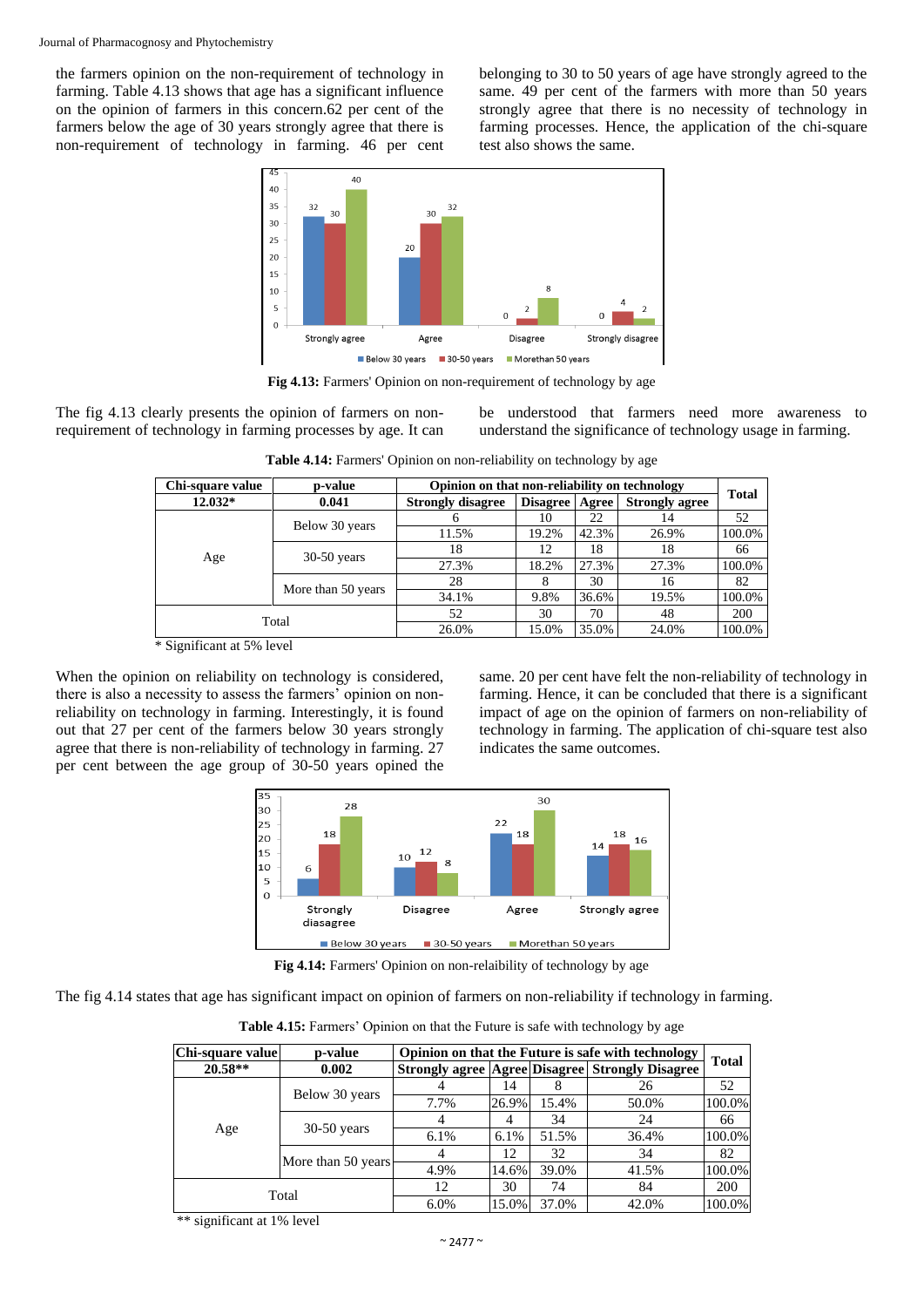The opinion of farmers on the future safety of the technology is assessed based on the farmers' age. The results through the application of chi-square test indicate clearly that there is a significant impact of age on the opinion of farmers on the future safety of technology with regard to farming issues.50

per cent of the farmers below the age of 30 years strongly agree on this aspect. 36 per cent of the farmers strongly agree that future is safe with technology and 42 per cent of the farmers above the age of 50 years opined that the future is safe with technology.



**Fig-4.15:** Farmers' Opinion on that the Future is safe with technology by age

Fig 4.15 projects the diagrammatic representation showing the association between the farmers' age and their opinion on the safety of future with technology.

**4.4 Influence of Farming Experience on Farmers' opinion on Digital India**

| Chi-square value   | <b>p-value</b> |       |                                                                       | Having Interest in learning about technology |         | <b>Total</b> |  |  |  |
|--------------------|----------------|-------|-----------------------------------------------------------------------|----------------------------------------------|---------|--------------|--|--|--|
| 8.088              | 0.232          |       | Highly interested   Interested   Somewhat interested   Not interested |                                              |         |              |  |  |  |
|                    |                | 22    | 20                                                                    |                                              |         | 44           |  |  |  |
|                    | Below 10 years | 50.0% | 45.5%                                                                 | 4.5%                                         | $0.0\%$ | 100.0%       |  |  |  |
|                    | $11-30$ years  | 26    | 24                                                                    |                                              |         | 60           |  |  |  |
| Farming Experience |                | 43.3% | 40.0%                                                                 | 6.7%                                         | 10.0%   | 100.0%       |  |  |  |
|                    |                | 50    | 40                                                                    |                                              |         | 96           |  |  |  |
|                    | Above 30 years | 52.1% | 41.7%                                                                 | 2.1%                                         | 4.2%    | 100.0%       |  |  |  |
| Total              |                | 98    | 84                                                                    | 8                                            | 10      | <b>200</b>   |  |  |  |
|                    |                | 49.0% | 42.0%                                                                 | 4.0%                                         | 5.0%    | 100.0%       |  |  |  |

**Table 4.16:** Farmers' Interest in learning about technology by farming Experience

The table 4.16 represents the data related to the farmers' interest in learning about technology by farming experience. The data indicates that there is no significant relationship between the interest of farmers in learning about technology and their farming experience. It is basically the understanding and awareness of the farmers with regard to technology rather than experience in farming processes. The farmers below 10 years of farming experience not interested to learn about technology (0.0 per cent) and the farmers with above 30 years of farming experience are not interested in learning about technology (4 per cent). This evidently proves that there is no significant association between the farming experience and the farmers' interest in learning about technology.

**Table 4.17:** Farmers' Level of Confidence on Technology by farming Experience

| Chi-square value          | p-value        |       | <b>Level of Confidence on Technology</b> |                                                             |      |              |  |  |  |
|---------------------------|----------------|-------|------------------------------------------|-------------------------------------------------------------|------|--------------|--|--|--|
| 24.664**                  | 0.000          |       |                                          | No confidence Confident Somewhat Confident Highly confident |      | <b>Total</b> |  |  |  |
|                           | Below 10 years | 18    | 14                                       |                                                             |      | 44           |  |  |  |
|                           |                | 40.9% | 31.8%                                    | 18.2%                                                       | 9.1% | 100.0%       |  |  |  |
|                           | 11-30 years    |       | 24                                       | 28                                                          |      | 60           |  |  |  |
| <b>Farming Experience</b> |                | 13.3% | 40.0%                                    | 46.7%                                                       | 0.0% | 100.0%       |  |  |  |
|                           | Above 30 years | 30    | 42                                       | 20                                                          |      | 96           |  |  |  |
|                           |                | 31.3% | 43.8%                                    | 20.8%                                                       | 4.2% | 100.0%       |  |  |  |
| Total                     |                | 56    | 80                                       | 56                                                          |      | 200          |  |  |  |
|                           |                | 28.0% | 40.0%                                    | 28.0%                                                       | 4.0% | 100.0%       |  |  |  |

\*\*significant at 1% level

An analysis is made to find out the association between the farming experience of farmers and their level of confidence on technology. The data reveals that there is a significant relationship between both the variables. 41 per cent of the farmers below 10 years of experience have no confidence on

technology being used in farming. 13 per cent of the farmers with 30-50 years of farming experience have no confidence on technology and 31per cent of the farmers have no confidence with regard to technology.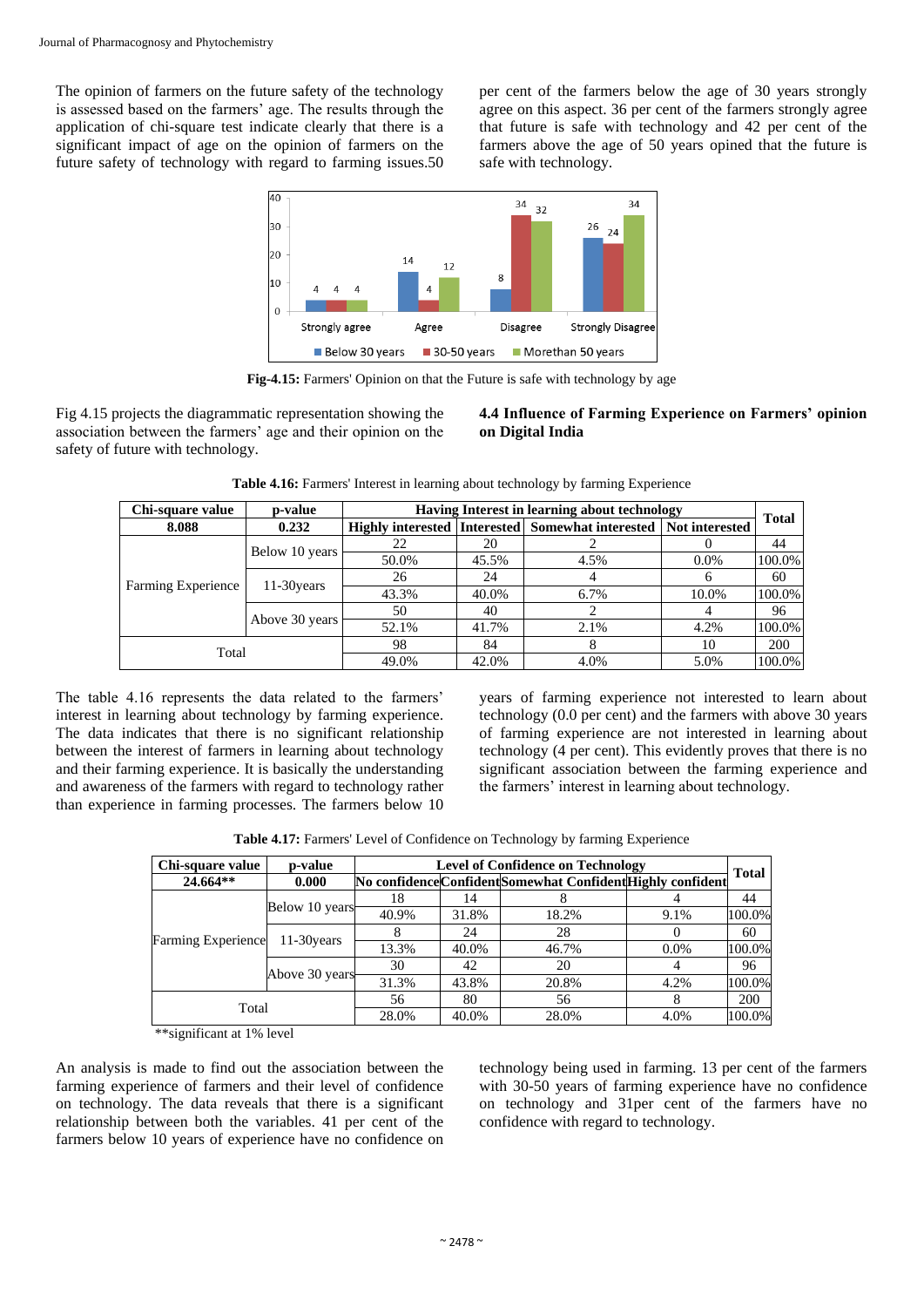Journal of Pharmacognosy and Phytochemistry



**Fig 4.17:** Farmers' Level of Confidence on Technology by farming experience

The illustrative fig 4.17 indicates that there is a significant impact of farming experience on farmers level of confidence on technology.

**Table 4.18:** Farmers' Opinion on reliability of technology by farming Experience

| Chi-square<br>value |              |                             | p-value Opinion onreliability of technology |       |                          |              |  |  |  |
|---------------------|--------------|-----------------------------|---------------------------------------------|-------|--------------------------|--------------|--|--|--|
| $16.127*$           | 0.013        | <b>Strongly</b><br>disagree | <b>DisagreeAgree</b>                        |       | <b>Strongly</b><br>agree | <b>Total</b> |  |  |  |
|                     | <b>Below</b> |                             | 6                                           | 24    | 10                       | 44           |  |  |  |
|                     | 10 years     | 9.1%                        | 13.6%                                       | 54.5% | 22.7%                    | 100.0%       |  |  |  |
| Farming             | $11 -$       | 14                          | 10                                          | 22    | 14                       | 60           |  |  |  |
| Experience          | 30years      | 23.3%                       | 16.7%                                       | 36.7% | 23.3%                    | 100.0%       |  |  |  |
|                     | Above        | 34                          | 14                                          | 24    | 24                       | 96           |  |  |  |
|                     | 30 years     | 35.4%                       | 14.6%                                       | 25.0% | 25.0%                    | 100.0%       |  |  |  |
| Total               |              | 52                          | 30                                          | 70    | 48                       | 200          |  |  |  |
|                     |              | 26.0%                       | 15.0%                                       | 35.0% | 24.0%                    | 100.0%       |  |  |  |

\*significant at 5% level

An assessment is made to find out the association between the farming experience and opinion of farmers with regard to reliability on technology. It is evident from the above table 4.18 that there is a significant influence of farming experience on the opinion with regard to reliability of technology. 55 per cent of the farmers with farming experience being below 10 years agree on the reliability of technology, 37 per cent of the farmers between 11 to 30 years of farming experience agree on the same and 25 per cent of the farmers above 30 years of farming experience agree on the reliability of technology. The application of the chi-square test exhibits the same results.



**Fig 4.18:** Farmers' Opinion on reliability of technology by farming Experience

The fig 4.18 demonstrates that there is a significant impact of farming experience on the opinion of farmers on the reliability of technology.

**Table 4.19:** Farmers' Opinion on that the Future is safe with technology by farming Experience

| Chi-square<br>value | p-value  |                          | Opinion on that the Future is safe<br>with technology |                      |                                    |        |  |  |  |
|---------------------|----------|--------------------------|-------------------------------------------------------|----------------------|------------------------------------|--------|--|--|--|
| 14.258*             | 0.027    | <b>Strongly</b><br>agree |                                                       | <b>AgreeDisagree</b> | <b>Strongly</b><br><b>Disagree</b> | Total  |  |  |  |
|                     | Below    |                          | 10                                                    | 8                    | 22                                 | 44     |  |  |  |
|                     | 10 years | 9.1%                     | 22.7%                                                 | 18.2%                | 50.0%                              | 100.0% |  |  |  |
| Farming             | 11-      | $\mathfrak{D}$           | 12.                                                   | 26                   | 20                                 | 60     |  |  |  |
| Experience          | 30years  | 3.3%                     | 20.0%                                                 | 43.3%                | 33.3%                              | 100.0% |  |  |  |
|                     | Above    | 6                        | 8                                                     | 40                   | 42                                 | 96     |  |  |  |
|                     | 30 years | 6.3%                     | 8.3%                                                  | 41.7%                | 43.8%                              | 100.0% |  |  |  |
| Total               |          | 12                       | 30                                                    | 74                   | 84                                 | 200    |  |  |  |
|                     |          | 6.0%                     | 15.0%                                                 | 37.0%                | 42.0%                              | 100.0% |  |  |  |

\*significant at 5% level

The farmers' opinion on the future safety with technology is correlated with that of the farming experience of the farmers. It is found out that the farmers with below 10 years of farming experience 9 per cent strongly agree that future is safe with usage of technology where as farmers with 11-30 years of farming experience, only 3 per cent of them strongly agree on this aspect. About 6 per cent of the farmers who are above 30 years strongly agree on the safety of technology in future. The statistical analysis indicates that there is a significant impact of farming experience on the opinion of framers on future safety of technology. Application of chi-square test confirms the same at 5% level of significance.



**Fig 4.19:** Farmers' Opinion on that the Future is safe with technology by farming Experience

Fig 4.19 exhibits that very less number of farmers agrees on the future safety of technology in farming aspects.

| <b>Chi-square</b><br>value | p-value      |                             | <b>Opinion on that Reliable information</b><br>can be received via technology |       |                          |              |  |  |  |
|----------------------------|--------------|-----------------------------|-------------------------------------------------------------------------------|-------|--------------------------|--------------|--|--|--|
| 16.947**                   | 0.009        | <b>Strongly</b><br>disagree | Disagree Agree                                                                |       | <b>Strongly</b><br>agree | <b>Total</b> |  |  |  |
|                            | <b>Below</b> | 10                          | 26                                                                            | 8     |                          | 44           |  |  |  |
|                            | 10 years     | 22.7%                       | 59.1%                                                                         | 18.2% | 0.0%                     | 100.0%       |  |  |  |
| Farming                    | $11-$        | 20                          | 32                                                                            | 8     |                          | 60           |  |  |  |
| Experience                 | 30 years     | 33.3%                       | 53.3%                                                                         | 13.3% | $0.0\%$                  | 100.0%       |  |  |  |
|                            | Above        | 18                          | 70                                                                            | 4     |                          | 96           |  |  |  |
|                            | 30 years     | 18.8%                       | 72.9%                                                                         | 4.2%  | 4.2%                     | 100.0%       |  |  |  |
| Total                      |              | 48                          | 128                                                                           | 20    | 4                        | 200          |  |  |  |
|                            |              | 24.0%                       | 64.0%                                                                         | 10.0% | 2.0%                     | 100.0%       |  |  |  |

**Table 4.20:** Farmers' Opinion on that Reliable information can be received via technology by farming Experience

\*\*significant at 1% level

The farming experience of the farmers is one of the vital determinants to be considered under the study. In the above table 4.20an analysis is made to find out the association between the farming experience and the opinion of the farmers on the reliability of information through technology. The farmers with below 10 years of farming experience 18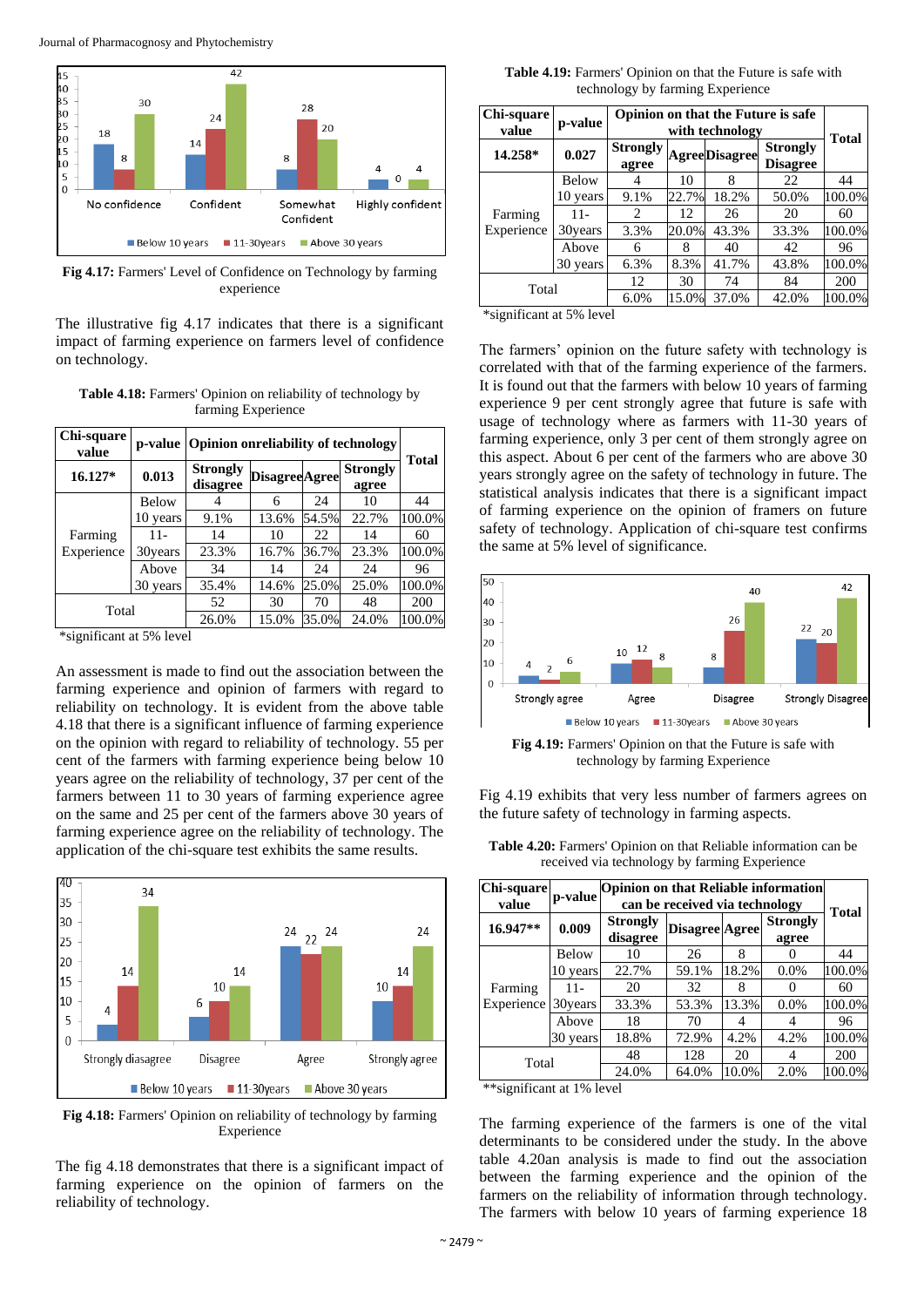per cent agree that they can rely on information provided through technology. About 13 per cent of the farmers between the age group of 11-30 years agree on the same and 4 per cent farmers who areabove 30 years agree that information provided by the technology is reliable for the farmers. About 73 per cent of farmers disagree to the same. Application of the chi-square test indicates that there is a significant impact of farming experience on farmers' opinion on reliability of information through technology.



**Fig-4.20:** Farmers' Opinion on that Relaible information can be received via technology by farming experience

The fig 4.20 demonstrates the association between the farming experience of the farmers and the opinion on the reliability of the information provided by the technology.

#### **4.5 Influence of Education of family on Farmers' opinion on Digital India**

| Chi-<br>square<br>value                                                                                                                                                                                                                                                                                             | p-<br>value |       | <b>Level of Awareness on Digital India</b> |                                   |               |        |  |  |  |
|---------------------------------------------------------------------------------------------------------------------------------------------------------------------------------------------------------------------------------------------------------------------------------------------------------------------|-------------|-------|--------------------------------------------|-----------------------------------|---------------|--------|--|--|--|
| 50.936**                                                                                                                                                                                                                                                                                                            | 0.000       |       |                                            | <b>HighlyModeratelyModerately</b> | <b>Highly</b> |        |  |  |  |
|                                                                                                                                                                                                                                                                                                                     |             | aware | Aware                                      | unaware                           | unaware       |        |  |  |  |
|                                                                                                                                                                                                                                                                                                                     | Only 1      | 14    | 38                                         | 8                                 | 34            | 94     |  |  |  |
|                                                                                                                                                                                                                                                                                                                     | person      | 14.9% | 40.4%                                      | 8.5%                              | 36.2%         | 100.0% |  |  |  |
| Family                                                                                                                                                                                                                                                                                                              | Two         | 2     | 34                                         | 6                                 | 36            | 78     |  |  |  |
| educationalpersons                                                                                                                                                                                                                                                                                                  |             | 2.6%  | 43.6%                                      | 7.7%                              | 46.2%         | 100.0% |  |  |  |
| status                                                                                                                                                                                                                                                                                                              | Three       | 16    | 6                                          | 4                                 | 2             | 28     |  |  |  |
|                                                                                                                                                                                                                                                                                                                     | and<br>more | 57.1% | 21.4%                                      | 14.3%                             | 7.1%          | 100.0% |  |  |  |
|                                                                                                                                                                                                                                                                                                                     |             | 32    | 78                                         | 18                                | 72            | 200    |  |  |  |
|                                                                                                                                                                                                                                                                                                                     | Total       |       | 39.0%                                      | 9.0%                              | 36.0%         | 100.0% |  |  |  |
| $\frac{1}{2}$ $\frac{1}{2}$ $\frac{1}{2}$ $\frac{1}{2}$ $\frac{1}{2}$ $\frac{1}{2}$ $\frac{1}{2}$ $\frac{1}{2}$ $\frac{1}{2}$ $\frac{1}{2}$ $\frac{1}{2}$ $\frac{1}{2}$ $\frac{1}{2}$ $\frac{1}{2}$ $\frac{1}{2}$ $\frac{1}{2}$ $\frac{1}{2}$ $\frac{1}{2}$ $\frac{1}{2}$ $\frac{1}{2}$ $\frac{1}{2}$ $\frac{1}{2}$ |             |       |                                            |                                   |               |        |  |  |  |

**Table-4.21:** Farmers' Level of Awareness on Digital India by family educational status

\*\*significant at 1% level

Generally, it is assumed that education of the family members contributes to their level of awareness. The table demonstrates the association between the family educational status and the level of awareness on Digital India. It is found out that families with three or more persons educated are highly aware (57 per cent) of Digital India where as the families with one person educated are highly aware at 15 per cent of Digital India. It can be said that the more the educated people in the family there is a chance to have improved level of awareness on Digital India. The application of chi-square test indicates the same results. The results are significant at the level of 1%.



**Fig 4.21:** Farmers' Level of Awareness on Digital India by family educational status

**Table 4.22**: Farmers' Level of Knowledge on technology by family educational status

| Chi-square value                                   | p-value   | <b>Level of Knowledge on</b> |               |       |        |
|----------------------------------------------------|-----------|------------------------------|---------------|-------|--------|
|                                                    |           | technology                   |               |       | Total  |
| 17.696**                                           | 0.001     | Low                          | <b>Medium</b> | High  |        |
| Family<br>educational status                       | Only 1    | 50                           | 30            | 14    | 94     |
|                                                    | person    | 53.2%                        | 31.9%         | 14.9% | 100.0% |
|                                                    | Two       | 42                           | 24            | 12    | 78     |
|                                                    | persons   | 53.8%                        | 30.8%         | 15.4% | 100.0% |
|                                                    | Three and | 3                            | 17            |       | 28     |
|                                                    | more      | 10.7%                        | 60.7%         | 28.6% | 100.0% |
| Total                                              |           | 95                           | 71            | 34    | 200    |
|                                                    |           | 47.5%                        | 35.5%         | 17.0% | 100.0% |
| * ماه ماه<br>$\cdot$ $\sim$<br>$\sim$ $101$<br>- 1 |           |                              |               |       |        |

\*\*significant at 1% level

The table illustrates the association between the family educational status and the level of knowledge on technology. It is found out that families with three or more persons educated have 29 per cent high level of knowledge on technology while the families with one person educated have 15 per cent high level of knowledge on technology. It can be said that the more the educated people in the family there is a chance to have enhanced level of knowledge on technology among the family members. The application of chi-square test indicates the same results. The results are significant at the level of 1%.



**Fig 4.22:** Farmers' Level of Knowledge on technology by family educational status

The fig-4.22 manifests that level of knowledge among families with more number of educated members have high knowledge on technology.

#### **5. Major Findings and Conclusions**

The study undertaken on the awareness and satisfaction of farmers on Digital India Program (technology) has put forward thought provoking aspects.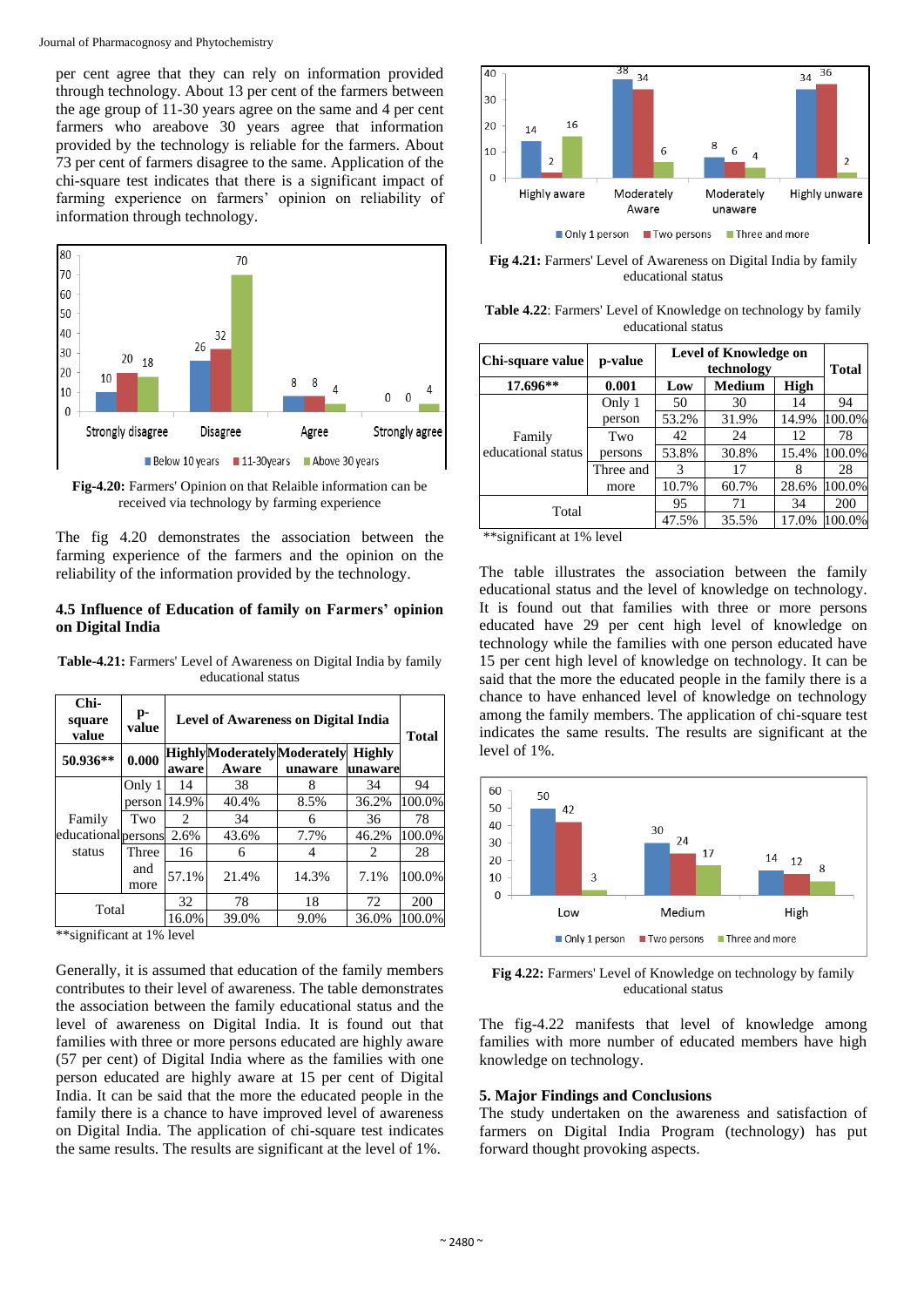- 1. There is clear evidence that there is no significant impact of gender on the level of knowledge of technology. But the high level of awareness of the farmers is remarkably low at 16 percent.
- 2. There is a significant impact of gender on the level of knowledge on technology. Female farmers possess low knowledge compared to male farmers. This indicates the lower participation female farmers in agricultural sector and also the access of technology to them. It's interesting to note that female farmers have high interest to learn about technology than male farmers. Male farmers are more satisfied with the authorities support in learning about technology compared to female farmers.
- 3. The analysis shows that there is no significant association between the age and level of awareness on digital India. Male farmers are more confident compared to female farmers in this context. This may be due to the socialization skills of the male farmers.
- 4. The basic attitude of the farmers on the usage and reliability of the technology has been more influenced by gender.
- 5. Age is one of the factors that impact the level of knowledge of the farmers and it can be stated that there is a significant impact of farmers' age on level of knowledge on technology but no impact has been found on their level of awareness on Digital India.
- 6. Most of the farmers stated the non-requirement of technology in farming. This strongly indicates that there is lack of knowledge among the farmers with regard to digital India.
- 7. It is also found out that there is a significant impact of age on the opinion of farmers on non-reliability of technology in farming.
- 8. It is found out that the farmers with younger age strongly agree that future is safe with usage of technology. The younger generation have more information and awareness on the usage of technology in farming
- 9. It is also evidently clear from the analysis that the more the educated members the more the knowledge of technology prevailed in framers families.
- 10. It is noticeable from the results that the farmers' farming experience has not contributed anything towards their level of confidence regarding the Digital India support to farmers. The younger farmers who have access to technology are more familiar with the digital India initiatives.

## **Suggestions**

Digital India Program initiative is intended to bring in many advantages and developments in the agriculture dominant economy like India. The present study found certain gaps in the implementation of the program due to factors relevant to farmers. Especially, the level of education, the level of awareness of technology and overall status of family's education of the farmers are few factors which hamper the affectivity of Digital India. The government has to consider few remedies for the successful implementation of Digital India Program.

The present study has laid down less significance to the factors which could possibly be considered as hindrances in successful implementation of the Digital India Program. It can also be suggested that the level of education may not be a challenge for the authorities or for the farmers in understanding and taking up technical support in farming activities. The farmers' age though has significant impact on

the usage of technology and receiving the technical support from authorities, the authorities with little initiation can g *et all* the types of farmers under the umbrella of Digital India. Local agents are to be appointed by the government exclusively to monitor the Digital India assistance to all the marginal, small and big farmers. Easy access to the tutorials in local languages can be coordinated to bring impact on the services, vernacular e-mail services will help the Indian farmers to connect and communicate better. More could be done with effective planning and execution for the betterment of farmers lives in India.

There are certain other challenges that are encountered by the authorities and farmers. They are cyber crimes like phishing, spoofing, internet fraud, identity theft, and credit card account theft and so on. Proper guidance and awareness should be created to the farmers at all levels.

## **Conclusion**

The Digital India initiative of the Government of India can be successfully implemented with the proactive approach and practical approach of the farmers, NGO's and government authorities working together. The challenges, threats and difficulties can conveniently be transformed as opportunities. Apart from creating a well-designed web portal, accessibility of technology and resourceful personnel always should be the criteria for the successful implementation of Digital India Program. Indian farmer has been a backbone to the development of the nation. Digital India is more for the poor and underprivileged, which aims to bridge the gap between the digital haves and have-nots by using technology for citizen. Farmer should be of priority for the progressive growth of Indian economy. Hence, the present status leaves a hope that Digital Platforms help the Indian farmers' dreams become true.

#### **References**

- 1. Annemie Maertens, Christopher B Barrett, Measuring Social Networks Effects on Agricultural Technology Adoption, American Journal of Agricultural Economics. 2012; 95(2):353-359.
- 2. Gershon Feder, Roger Slade. The Acquisition of Information and the Adoption of New Technology, American Journal of Agricultural Economics. 1984; 66(3):312-320.
- 3. Goyal Aprajita. Information, Direct Access to Farmers, and Rural Market Performance in Central India, American Economic Journal: Applied Economics. 2010; 2(3):22-45.
- 4. Krishna Reddy P, Ankaiah P. A Framework of IT-Based Agriculture Information Dissemination System to Improve Crop Productivity, Current Science. 2005; 88(12):1905-1913.
- **5.** Krishna Reddy P, Ankaiah P. A Framework of IT –Based Agriculture Information Dissemination System to Improve Crop Productivity, Current Science. 2005; 88(12):1905-1913.
- 6. Mahendra Dev S. Small Farmers in India: Challenges and Opportunities, 2014. Http://hdl.handle.net/2275/262.
- 7. Marlaine E, Lockhead T, Jamison, Lawrence J. Lau, Farmer Education and Farm Efficiency – A Survey, Economic Development and Cultural Change, 1980; 29  $(1):37-76.$
- 8. Meera Shaik N, Jhamtani Anita, Rao DUM. Information and Communication Technology in Agricultural Development: A Comparative Analysis of Three Projects